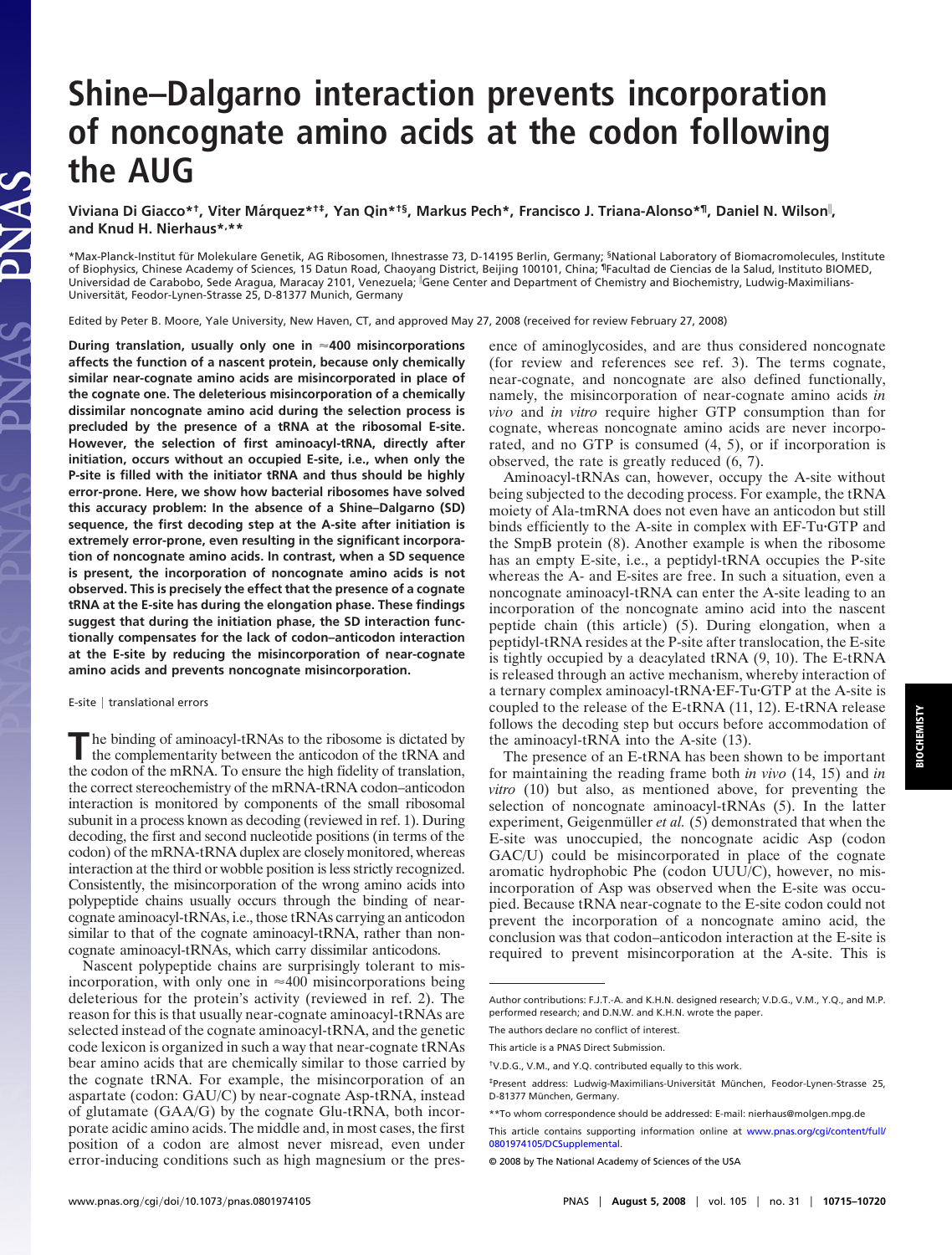

**Fig. 1.** The ternary complex interacting with the decoding center of the A-site as seen by using cryo-EM. (*A*) The ribosome position of the ternary complex during the decoding process (A/T-site). (*B*–*D*) Fitting the aminoacyltRNA within the ribosomal-bound ternary complex. To satisfactorily fit the crystal structure of a tRNA into the corresponding cryo-EM density requires the introduction of a kink  $\approx$ 40° in the anticodon stem, just below the anticodon stem of the aminoacyl-tRNA. (According to ref. 23, modified.)

consistent with the genetic (14, 15), biochemical (12, 16, 17), and structural (18) evidence demonstrating the likelihood of codon– anticodon interaction at the E-site.

So how does the presence of an E-tRNA influence decoding at the A-site? An occupied E-site dramatically increases (almost 3-fold) the activation energy barrier for A-site occupation, namely from  $\approx 40$  kJ/mol to  $\approx 115$  kJ/mol, in a physiological buffer with 3–6 mM  $Mg^{2+}$  and polyamines (19). These findings were incorporated into the allosteric three-site model (4, 9, 12) stating that the A- and E-sites are reciprocally linked, such that occupation of the E-site induces a low-affinity A-site, and vice versa. This model explains why, in native polysomes from both eukaryotes and bacteria, precisely two tRNAs per ribosome are observed (20, 21).

The next question is how the low-affinity A-site excludes the selection of noncognate aminoacyl-tRNAs? One possibility is that the low-affinity A-site restricts the binding of the ternary complex (EF-TuGTPaminoacyl-tRNA) with the ribosome to only the interaction between the A-site codon and the anticodon of the tRNA, until successful decoding is completed. In this model, contacts outside of the codon–anticodon interaction would not contribute to the selection precision because they are common to all ternary complexes, regardless of cognate or noncognate, and therefore would allow even noncognate aminoacyl-tRNAs to interfere with the selection process, as well as leading to the occasional misincorporation before the decoding potential of the codon–anticodon interaction has been exploited (22). Indeed, cryoelectron microscopic (cryo-EM) studies reveal that during A-site decoding, the incoming ternary complex aminoacyltRNAEF-TuGTP binds in an initial A/T state, where codon– anticodon interaction is checked in the decoding center of the A-site before the aminoacyl-tRNA fully moves into the classic A-site (23–25). Interestingly, the anticodon loop is kinked relative to the anticodon stem by  $\approx 40^{\circ}$  to allow decoding, whereas simultaneously preventing interaction of the tRNA outside the anticodon loop with the A-site (Fig. 1, *A*-*D*). However, EF-Tu interaction with the ribosome visualized in these complexes probably reflects a state after the decoding process has been completed, and therefore it is unclear whether EF-Tu interacts with the ribosome before or during the selection process. We assume that EF-Tu contacts the

ribosome only after the decoding process (22), but we note that this point remains controversial (6, 7).

If an occupied E-site is important for translational fidelity by reducing near-cognate or preventing noncognate misincorporation at the A-site, as explained by the allosteric three-site model, this raises the question as to how accuracy is maintained when the first aminoacyl-tRNA binds to the A-site directly after the initiation phase. This is a unique situation, in which ribosomes contain only one tRNA, namely an initiator-tRNA bound at the P-site, referred to as a Pi state. Therefore, directly after initiation, the binding of ternary complex to the ribosome and decoding at the A-site occurs with an empty E-site, and according to the allosteric three-site model, should be error-prone. This would be surprising because there is a strong codon bias at the second position for GCN codons in highly expressed genes (26), i.e., the codon directly after the start codon, and this position has been shown to have a strong influence on the efficiency of translation initiation (27). Indeed, stable cognate codon– anticodon interaction at this position has been proposed to be important for preventing premature peptidyl-tRNA drop-off (26). Furthermore, the first few N-terminal amino acids modulate the stability of proteins as well as providing determinants for the cleavage of the N-terminal formyl-methionine residue from nascent peptide (28, 29). Collectively, this suggests that accurate decoding at the second position is important for gene expression, and therefore bacteria must have developed a mechanism to ensure accurate decoding at the A-site in the absence of an E-tRNA.

Here, we demonstrate that Pi state ribosomes, lacking an E-tRNA, are indeed error-prone and misincorporate both nearand noncognate-tRNAs when the mRNA has no Shine– Dalgarno (SD) sequence. However, the presence of a SD sequence leads to a reduction in the misincorporation of nearcognate amino acids and abolishes misincorporation of noncognate amino acids, analogous to the presence of E-tRNA. These experiments reveal that the SD sequence functionally compensates for the absence of E-tRNA in conferring accuracy to the first decoding step of translation elongation.

### **Results**

**The E-tRNA Is Important for the Accurate Selection of Aminoacyl-tRNA at the A-Site.** Previous experiments demonstrating that a cognate deacylated tRNA at the E-site is important for the fidelity of aminoacyl-tRNA selection at the A-site, were performed by using ribosomes programmed with  $poly(U)$  mRNA (5). However, with  $poly(U)$  mRNA, the binding of the deacylated tRNAPhe is ambiguous because both the A- and E-site codon display a Phe (UUU) codon. When a heteropolymeric mRNA displaying different codons at A- and P-sites is used, this ambiguity is resolved because noncognate deacylated tRNA cannot bind to the E-site under the experimental conditions used (17).

Under steady-state conditions, such as that seen during poly(U)-dependent poly(Phe) synthesis, the misincorporation of the near-cognate amino acid Leu is  $\leq 0.1\%$  (Leu versus Leu plus Phe incorporation) by using our polyamine buffer system (3, 30). We analyzed the error of near-cognate dipeptide formation in the presence of a heteropolymeric mRNA with ribosome PtRNA complexes, containing either a free (Pi) or an occupied E-site (posttranslocational state (POST) with tRNAs at P- and E-sites). A moderate reduction of the near-cognate error by a factor of  $\approx$  2 on E-site occupation was observed in agreement with previous experiments (data not shown) (5).

A more important case deals with the influence of the E-tRNA on the misincorporation of noncognate amino acid, a process much more detrimental to protein synthesis than the incorporation of a near-cognate one. Therefore, the formation of noncognate amino acid-containing dipeptides was analyzed in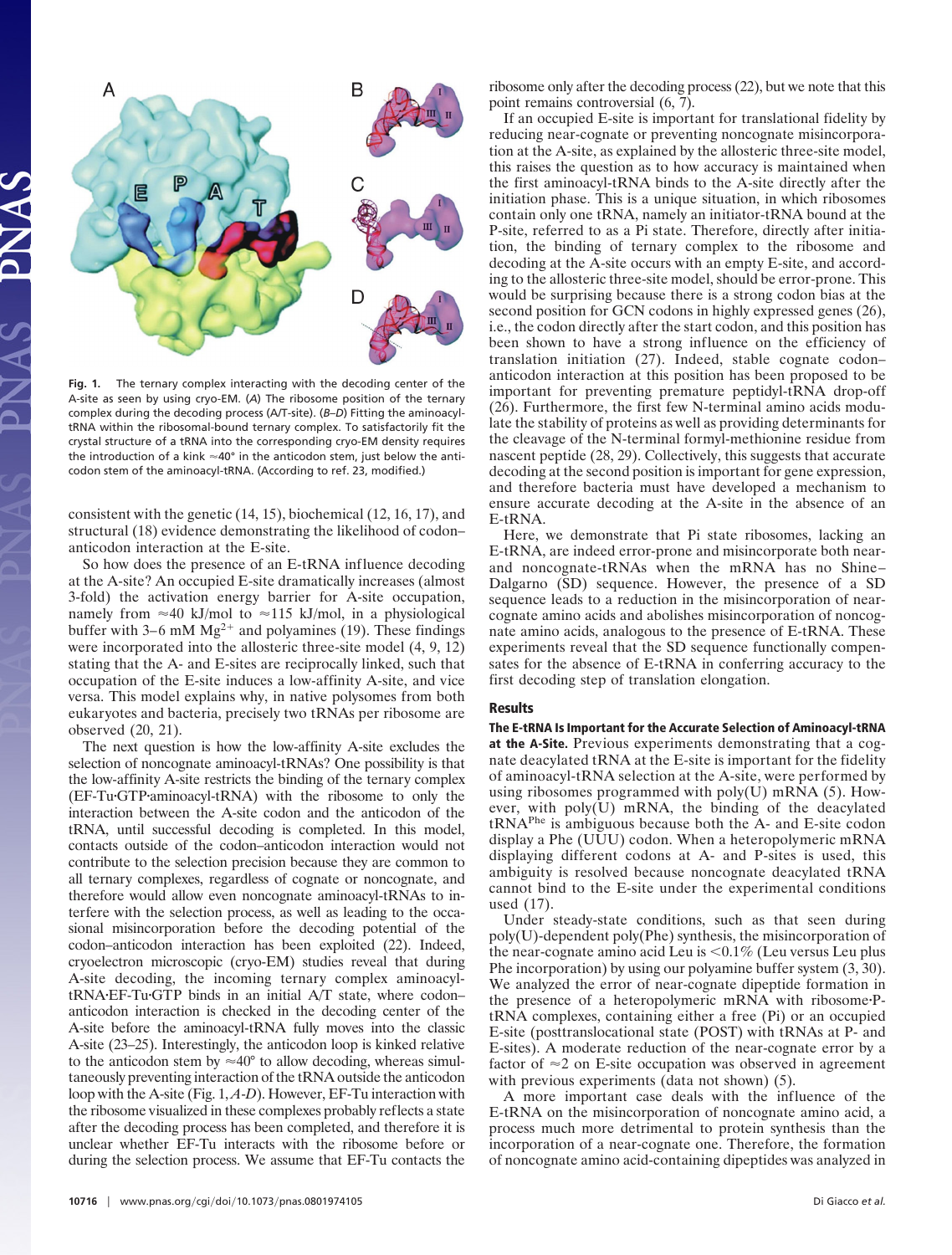the presence of a heteropolymeric mRNA with and without a tRNA at the E-site. Both Pi and POST state ribosomes were prepared by using the heteropolymeric MFK-mRNA (AUG-UUC-AAA encoding for Met-Phe-Lys), such that Ac[14C]PhetRNA is positioned at the P-site, and the POST state, formed via translocation, contains an additional deacylated  $[^{32}P]$ tRNA  $^{Met}_{f}$ bound to the E-site. A stoichiometric mixture of ternary complexes containing cognate Lys-tRNA (codon AAA) and noncognate Leu-tRNAs (codons UUA/G) were then added, and the formation of cognate and noncognate dipeptides was assessed via HPLC in one and the same experiment. [Supporting infor](http://www.pnas.org/cgi/data/0801974105/DCSupplemental/Supplemental_PDF#nameddest=SF1)[mation \(SI\) Fig. S1](http://www.pnas.org/cgi/data/0801974105/DCSupplemental/Supplemental_PDF#nameddest=SF1) and Fig. 2 demonstrate the excellent resolution of the HPLC system to separate the free amino acids from the dipeptides, such as AcPhe-Leu and fMet-Val. At least three experiments were performed for each experimental design, and representative examples are shown in Fig. 2.

In the absence of E-tRNA, the formation of the noncognate AcPhe-Leu dipeptide represented 3.8% of the total dipeptide formed (Pi state in Fig. 2*A Left*), whereas with a filled E-site (POST), no traces of noncognate dipeptide were observed within the resolution limitations of the experiment (Fig. 2*A Right* and [Table S1\)](http://www.pnas.org/cgi/data/0801974105/DCSupplemental/Supplemental_PDF#nameddest=ST1). This demonstrates that E-site occupation is essential for preventing the misincorporation of noncognate amino acids and is in agreement with the results by using the poly(U) mRNA, where the misincorporation of Asp (codon GAC/U) at the A-site codon UUU was monitored (5).

**The SD Sequence Confers Accuracy to the First Decoding Step After Translation Initiation.** We next wanted to determine the accuracy of the first decoding step after the translation initiation, in particular to ascertain whether or not the SD sequence can functionally compensate for the absence of an E-tRNA and reduce the level of misincorporation of near-cognate aminoacyltRNAs at the A-site codon. To this end, we programmed the ribosome by using the MA-mRNA (AUG-GCU encoding Met-Ala) with a GGAGG SD sequence  $(+SD)$  and without  $(-SD)$ , separated by a spacer of seven nucleotides upstream from the AUG codon. Initiator fMet-tRNA was bound enzymatically to the AUG start codon at the P-site, thus placing the GCU codon cognate for Ala-tRNA at the A-site. Mixtures of ternary complexes containing constant amounts of cognate [14C]Ala-tRNA (anticodon 3-CGU) but increasing amounts of the near-cognate  $[3H]$ Thr-tRNA (anticodon 3'-UGU) were then added, and the binding of the respective tRNAs was assessed via nitrocellulose filtration. Fig. 3 shows that at all ratios of cognate:near-cognate aminoacyl-tRNAs, the binding of the near-cognate Thr-tRNA was significantly lower when the SD sequence was present in the  $mRNA$  (+SD). For example, at equimolar ratios of cognate and near-cognate tRNAs, the binding of the near-cognate Thr-tRNA was approximately two times lower with the  $+SD$ -mRNA compared with the -SD-mRNA. This moderate effect on reducing misincorporation of near-cognate tRNAs is similar to that observed when deacylated tRNA is present at the E-site (see Table 1) (5).

To monitor the influence of the SD sequence on the misincorporation of noncognate aminoacyl-tRNAs during the first decoding step, ribosomes were programmed with either the  $MVF-mRNA$  ( $-SD$ ) or the MVF-mRNA ( $+SD$ ), containing a GGAGGU SD sequence 5 nt upstream of the AUG start codon (see *Materials and Methods*). In both cases, the P-site was filled with the initiator fMet-tRNA, and then a stoichiometric mixture of ternary complexes containing cognate Val-tRNA (codon GUA) and noncognate Asp-tRNA (GAC/U) was added. In the absence of the SD sequence (Fig. 2*B Left*), the fraction of the noncognate fMet-Asp dipeptide (0.57 pmol) constituted 7.7% of the total  $(6.79 \text{ pmol} + 0.57 \text{ pmol})$ , whereas in the presence of the SD sequence (Fig. 2*B Right*), no formation of the fMet-Asp dipeptide was observed above the background. Because the resolution limit was 0.03 pmol, the 0.57 pmol value of the noncognate dipeptide could be determined with high precision. This striking effect of the SD sequence to abolish the detrimental noncognate misincorporation during the first decoding step at the A-site parallels the corresponding effects of the E-tRNA during translation elongation (see Table 1 for comparison) (5).

## **Discussion**

Occupation of the E-site with a cognate deacylated tRNA has three important, and probably mutually related, consequences for the A-site: (*i*) it induces a low-affinity A-site (11, 12), (*ii*) it increases the activation energy for A-site occupation dramatically, from  $\approx$  40 to 115 kJ/mol (19), and (*iii*) it prevents the incorporation of noncognate amino acids, i.e., those most likely to affect protein structure and function, and less importantly reduces the incorporation of near-cognate ones. Thus occupation of the E-site makes a significant overall contribution to the accuracy of translation (Fig. 2*A* and ref. 5). *In vivo* studies have also demonstrated that the weakening of E-tRNA binding, or the absence of codon–anticodon interaction at the E-site, induces errors and frameshifting (refs. 31 and 32, respectively). The induction of a low-affinity A-site by the presence of E-tRNA has been demonstrated to occur on ribosomes from all three domains of life (for review see ref. 33), with the most impressive example being observed with yeast 80S ribosomes, where an occupied E-site prevents the binding of the cognate ternary complex aminoacyl-tRNA·EF1A·GTP, unless the EF3 together with ATP is present and opens the E-site (12). This view was recently supported by a cryo-EM analysis of a yeast EF3–80S ribosome complex revealing how EF3 opens the E-site (34).

Here, we have demonstrated that the presence of a SD sequence located in the 5' untranslated region of an mRNA can functionally compensate for the lack of a cognate tRNA at the E-site, a situation that occurs directly after the initiation phase of translation. We show that the SD sequence confers similar beneficial effects as an E-tRNA, in terms of accuracy during the selection of ternary complexes aminoacyl-tRNA-EF-Tu-GTP at the decoding center: The selection of the near-cognate aminoacyl-tRNA is moderately improved by a factor of two (Fig. 3), but, most significantly, the misincorporation of detrimental noncognate amino acids is abolished (Fig. 2*B* and Table 1). This feature provides a likely explanation as to why only 1 in 400 misincorporations have deleterious consequences for folding, stability, and/or function of the protein (2), because, as mentioned, misincorporation of near-cognate aminoacyl-tRNA substitutes chemically similar amino acids, whereas misincorporation of noncognate aminoacyl-tRNA introduces chemically unrelated amino acids.

Recent x-ray crystallography studies have visualized the interaction of the SD sequence with the anti-SD sequence located in the 3'-end of the 16S rRNA on the ribosome (18, 35–37). These studies reveal that the SD helix sits in a pocket located between the head and platform of the 30S subunit, adjacent to but not directly in the E-site. The SD–anti-SD interaction probably reduces the time necessary for mRNA-ribosome programming, because it helps to guide the mRNA from an initial stand-by site into a position whereby the AUG start codon is correctly positioned in the presence of initiator tRNA (36, 38, 39). Interestingly, the conformation of the mRNA in the E-site appears to be influenced by the state of the ribosome. In the initiation state, the mRNA is considered to be in a structurally constrained conformation, such that codon–anticodon interaction would not be possible in the E-site (18, 37). However, after initiation, the whole SD helix rotates on the ribosome toward the E-site, which leads to conformational relaxation in the mRNA, such that the A-form helix is adopted by the E-codon of the mRNA that now allows codon–anticodon interaction at the E-site (18). The recent observation that the SD helix appears to fix the orientation of head of the 30S subunit (35) might provide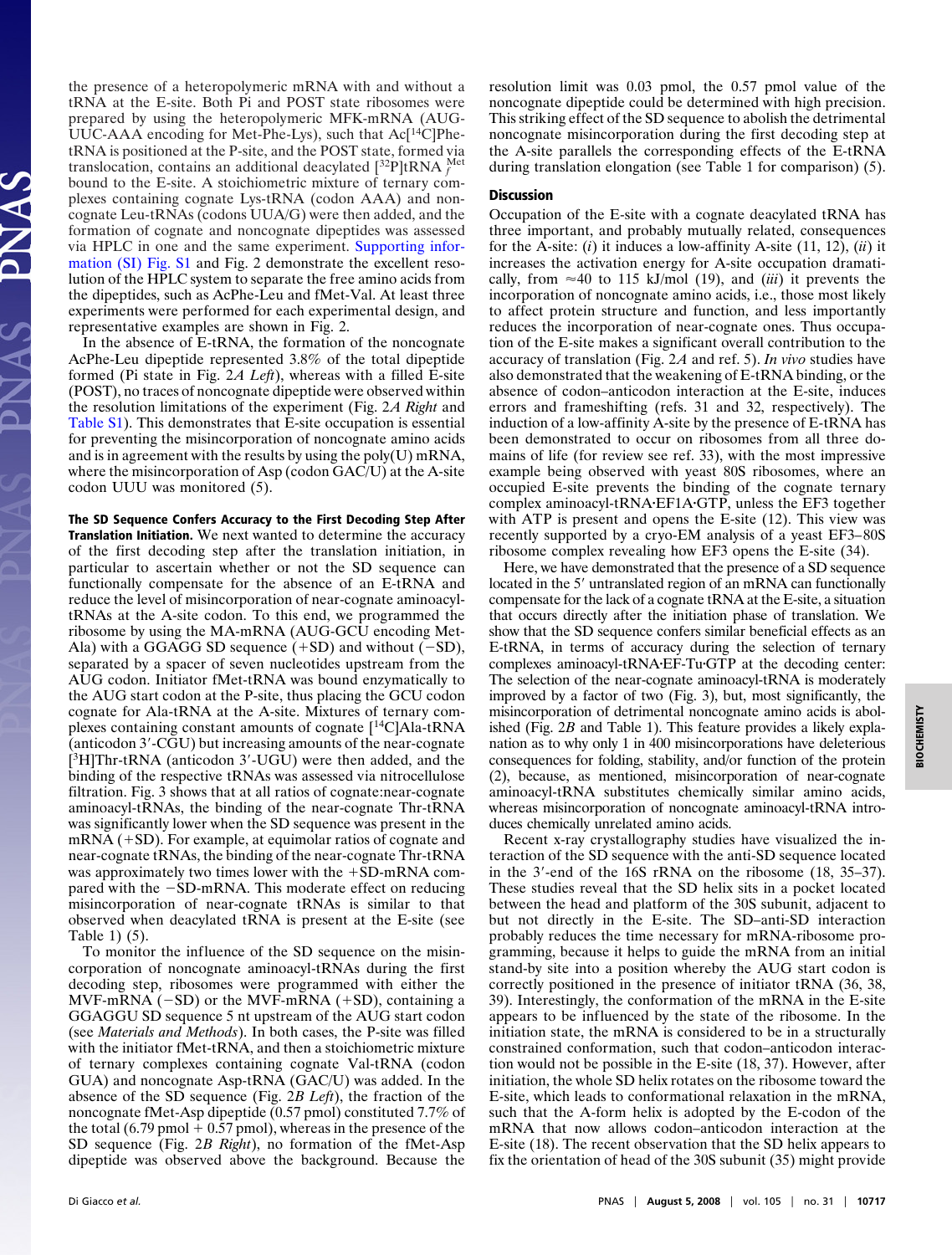

**Fig. 2.** Noncognate misincorporation levels. (*A*) The influence of the E-tRNA: HPLC analysis of dipeptides formed by the addition of a stoichiometric mixture of ternary complexes containing cognate [14C]Lys-tRNA and noncognate [3H]Leu-tRNA to either (*i*) Pi-state ribosomes (*Left*) containing AcPhe-tRNA at the P-site or (*ii*) POST-state ribosomes (*Right*) carrying AcPhe-tRNA at the P-site and deacylated [32P]tRNA*<sup>f</sup>* Met at the E-site, generated via EF-G-dependent translocation. The codons are given above the amino acids, and the specific activity of [3H]Leu-tRNALeu was very high (10,120 dpm/pmol), enabling even very low-level misincorporation of [3H]Leu-tRNALeu to be detected, i.e., the resolution limit was 0.03 pmol for noncognate AcPhe-Leu dipeptide. Puromycin reaction demonstrated a high specificity of 90% for the Pi and POST translocational complexes. (*B*) The effects of SD on the selection of noncognate aminoacyl-tRNA in the presence of MVF-mRNA. After filling the P-site with f[<sup>3</sup>H]Met-tRNA (1,670 dpm/pmol), a mixture of ternary complexes was added containing cognate [14C]Val-tRNA (codon GUA; 540 dpm/pmol) and noncognate [3H]Asp-tRNA (GAC/U; 21,750 dpm/pmol). The resolution limit of the noncognate dipeptide fMet-Asp was 0.06 pmol in this HPLC analysis. In the absence of the SD sequence, an error of 7.7% was observed (*Left*), whereas in its presence, a significant amount of noncognate fMet-Asp is not observed (*Right*). Each experiment was performed at least three times, a representative run is shown. For further details see *Materials and Methods*.

the first structural hint as to how the SD helix (or E-tRNA) influences A-site accuracy, however further work using both *in vitro* and *in vivo* experimental systems will be required to fully elucidate this mechanism.

A recent analysis of 162 completely sequenced prokaryotic genomes (with 141 of bacterial origin), revealed that an astonishingly large percent (46%) of mRNAs do not contain a SD sequence, with the corresponding value for *Escherichia coli* mRNA being 39% (40). However, it is well documented that a SD sequence is preferentially found in highly expressed genes (41), suggesting that accuracy during the first decoding step may be more important for high expression, although it is unclear exactly why. In addition to the SD sequence, an optimal spacer length of  $\approx$ 6 nt between SD and the initiator AUG codon, an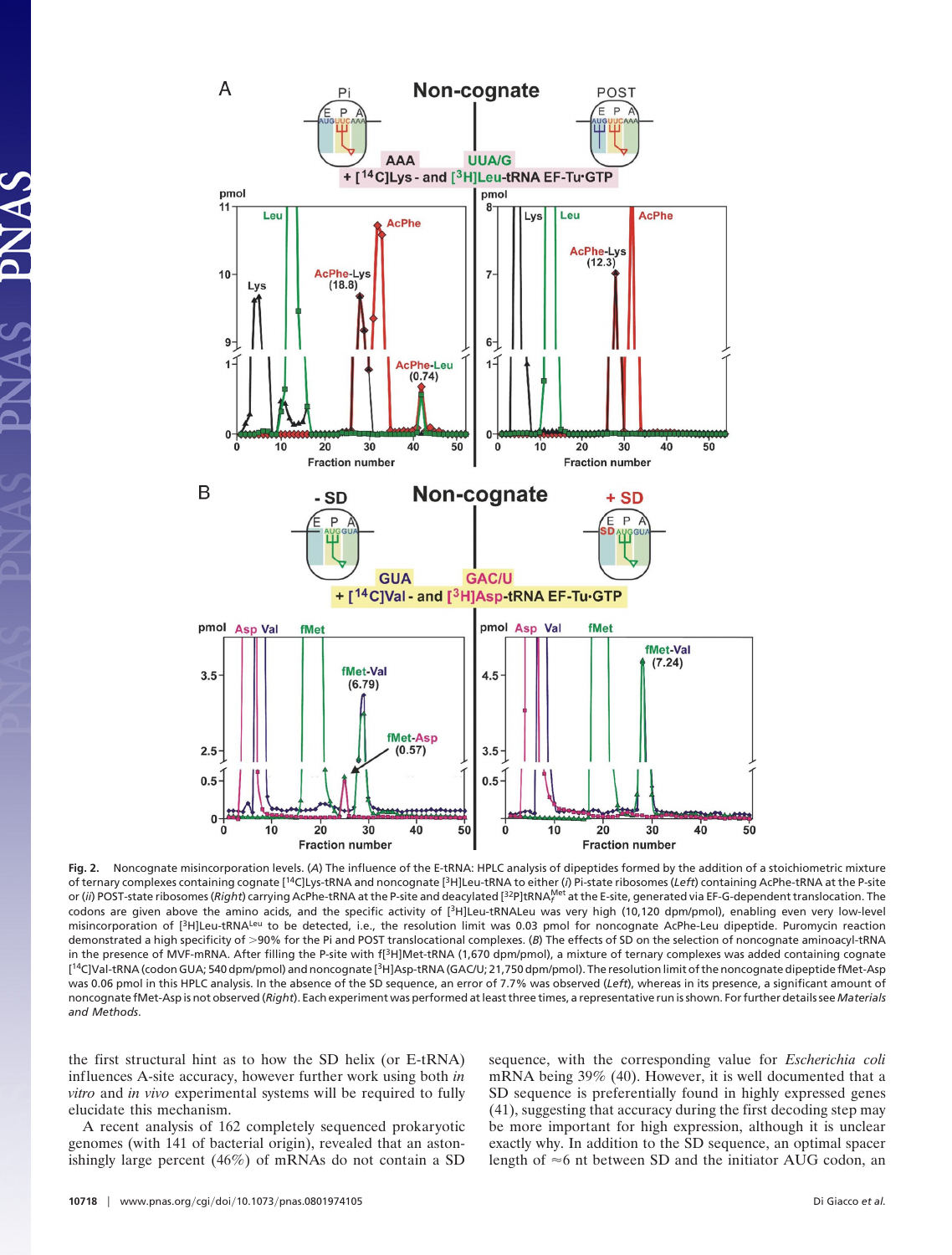

**Fig. 3.** The effects of SD sequence on the selection of near-cognate aminoacyl-tRNA in the presence of MA-mRNA. 70S ribosomes were programmed with mRNAs with or without an SD sequence. After binding enzymatically f[3H]Met-tRNA (15 dpm/pmol) to the P-site, a mixture of ternary complexes were offered containing cognate [14C]Ala-tRNA (codon GCU; 360 dpm/pmol) and various amounts of near-cognate [3H]Thr-tRNA (ACU; 8,640 dpm/pmol). The molar ratio Ala-tRNA:70S = 1:1 was kept constant, where Thr-tRNA was 1, 5, 10, and 15.

A/U-rich enhancer upstream of the SD sequence and the absence of strong secondary structures around the SD sequence are most important determinants for high expression (for review and references see ref. 42).

We do not know whether or how the eukaryotic 80S ribosomes overcome the accuracy problem during the first decoding step, because their mRNAs do not contain SD sequences. Eukaryotic translation systems require  $\approx$  12 initiation factors, some of which are composed of several different subunits (for reviews see refs. 43, 44), whereas bacterial systems use only 3 monomeric initiation factors. Thus, we can only speculate that the more complicated system required for the formation of both the 40S and subsequent 80S initiation complexes solves the accuracy problem of the first aminoacyl-tRNA selection.

Finally, archaeal mRNAs often contain an identifiable SD, but their set of initiation factors is similar to, although somewhat simpler than, that in eukaryotes (45). Curiously, archaea contain a number of leaderless mRNAs, i.e., mRNAs that have no 5 untranslated region (therefore no SD sequence), and start directly with an AUG start codon. Based on the findings

#### **Table 1. Comparison of the improvements of the accuracy of aminoacyl-tRNA selection for A-site occupation in the presence of E-tRNA or a SD sequence**

| Category          | E-site factor, %            | SD factor, %     |
|-------------------|-----------------------------|------------------|
| Improved accuracy | Free/occupied               | No SD/SD         |
| (cognate versus   | E-site $<$ 2.0 (ref. 5)     | $7.3/3.8 = 1.9$  |
| near-cognate)     |                             | (Fiq. 3)         |
| Improved accuracy | Free/occupied E-site        | No SD/SD         |
| (cognate versus   | $3.8 / 0.5 = 7.6$ (Fig. 2A) | $7.7/0.8 = >9.6$ |
| noncognate)       |                             | (Fiq. 2B)        |

E-site factor (SD factor) is the ratio of the error observed with a free and occupied E-site (without and with SD sequence). The factors given for improved accuracy for the discrimination against noncognate amninoacyl-tRNAs are minimal values, because no significant error above the resolution limit could be measured in the presence of an occupied E-site or an SD sequence. Therefore, the resolution limits of 0.03 and 0.06 pmol for noncognate dipeptides, respectively, were taken as misincorporation values (see legend of Fig. 2*B*).

presented here, we would predict that leaderless mRNAs are error-prone at the step of forming the initial dipeptide. Whether the corresponding proteins can tolerate an increased error at the N-terminal or whether another mechanism operates remains unknown. At least in bacteria, only a fraction  $(\leq 0.1\%)$  of mRNAs are leaderless and do not comprise mRNAs of essential genes (46), therefore the accuracy problem might not pose a significant problem toward cell viability in these cases.

In summary, we have demonstrated here that the SD sequence, in addition to its canonical function related to mRNA positioning, has a second important function. This is seen in the fact that the SD–anti-SD interaction can functionally replace the E-tRNA to confer accurate decoding of the codon after the AUG. Specifically, the SD sequence reduces near-cognate misincorporation and precludes the selection of noncognate aminoacyl-tRNAs, thereby protecting the cell from amino acids substitutions detrimental to protein folding, stability, and function. Because noncognate aminoacyl-tRNAs in the cell are in 5- to 10-fold excess over cognate aminoacyl-tRNAs, it is clear that the absence of the beneficial effects of cognate E-tRNA and SD–anti-SD interactions would practically exclude the synthesis of a protein of a length  $\approx$ 400 aa, with an undisturbed structure and function.

#### **Materials and Methods**

**Translational Components.** Sources for materials, various tRNAs, isolation procedures for EF-Tu and EF-G with C-terminal His-tags, charged tRNAs, and reassociated 70S ribosomes were described (10). MFK-mRNA, encoding Met-Phe-Lys, sequence GGG(A<sub>4</sub>G)<sub>3</sub>AAAA*UGUUCAAA*AG(A<sub>4</sub>G)<sub>2</sub>AAAU (47), and MVF-mRNA sequence GGG(A4G)3AAA*AUGGUAUUC*(A4G)3AAAU, encoding Met-Val-Phe, were prepared accordingly (48). The MVF-mRNAs without and with a SD sequence, used in the experiments shown in Fig. 2*B*, had the sequences GGGAA(GA4)CACAUAUGGUAUUCAAA(GA4)5UGGACUCAGA-GCUACGGAAAUAUUCG and GGGAA(GA4)GGAGGUCACAU*AUGGU-AUUC*AAA(GA4)5UGGACUCAGAGCUACGGAAAUAUUCG (coding sequence in bold and italics and SD sequence underlined).

mRNA encoding the sequence for Met-Ala, in the presence of a SD sequence (+SD MA-mRNA) GGC<sub>6</sub>GGAGGC<sub>4</sub>CCCAUGGCUUCUC<sub>16</sub>A, and in its absence (-SD MA-mRNA) GGC<sub>15</sub>CCCAUGGCUUCUC<sub>16</sub>A, were cloned between the BstNI and BamHI restriction sites of plasmid pET7 from New England BioLab, under control of a T7 promotor. Plasmids were linearized with BamHI for run-off transcription by T7 RNA polymerase. All mRNAs were purified via denaturing 15% polyacrylamide gel electrophoresis. Initiation factors IF1, IF2, and IF3 were prepared as described (49).

**Effects of E-Site Occupation on Accuracy of Aminoacyl-tRNA Selection. MFK mRNA, Pi complex (E-site free).** 220 pmols of reassociated 70S ribosomes were incubated in the presence of MFK mRNA (molar ratio mRNA:70S = 6:1) and N-Ac[14C]Phe-tRNA (1,139 dpm/pmol; molar ratio to ribosomes 2:1) for P-site binding in the following buffer: 20 mM Hepes (pH 7.6) at 0°C, 4.5 mM Mg(acetate)<sub>2</sub>, 150 mM NH<sub>4</sub>(acetate), 4 mM 2-mercaptoethanol, 2 mM spermidine, and 0.05 mM spermine  $(H_{20}M_{4.5}N_{150}SH_4Sd_2Spm_{0.05})$ ; total volume 660  $\mu$ l. After an incubation for 30 min at 37°C, the P-site location was determined via puromycin reaction in a 30- $\mu$ l aliquot, 95–100% of the bound AcPhe-tRNA was present at the P-site.

**MFK mRNA, POST complex (E-site occupied).** The first incubation was conducted in the same way as described above except that [<sup>32</sup>P]tRNA<sup>Met</sup> (specific activity 323–5,000 dpm/pmol exactly determined for each experiment; molar ratio tRNA:70S = 2:1) was used to block the P-site. Ac[<sup>14</sup>C]Phe-tRNA was added in a second step (molar ratio to ribosomes 2:1), and an incubation followed for 30 min at 37°C. After an EF-G-dependent translocation, a puromycin reaction and a filtration control revealed that 80% of the AcPhe-tRNA was at the P-site, each with a [<sup>32</sup>P]tRNA<sup>Met</sup> at the E-site.

Addition of a mixture of cognate and near-cognate aminoacyl-tRNAs to the A-site and **dipeptide analysis.** Both Pi and POST complexes were centrifuged through a 10% sucrose cushion at 44,000 rpm for 18 h at 4°C (TLA-100.3 rotor Beckman) to remove nonbound tRNAs and EF-G, if present. Pelleted Pi and POST complexes were resuspended in binding buffer  $(H_{20}M_{4.5}N_{150}SH_4Sd_2Spm_{0.05})$ , and tRNA binding was controlled by nitrocellulose filtration, demonstrating that none of the tRNAs were lost from the ribosomes. Aliquots of both Pi- and POST-translocational complexes containing 80–90 pmol of ribosomes were mixed with 126 pmol of EF-Tu, 504 pmol of EF-Ts, 400  $\mu$ M of GTP, and a mixture of cognate [<sup>14</sup>C]Lys